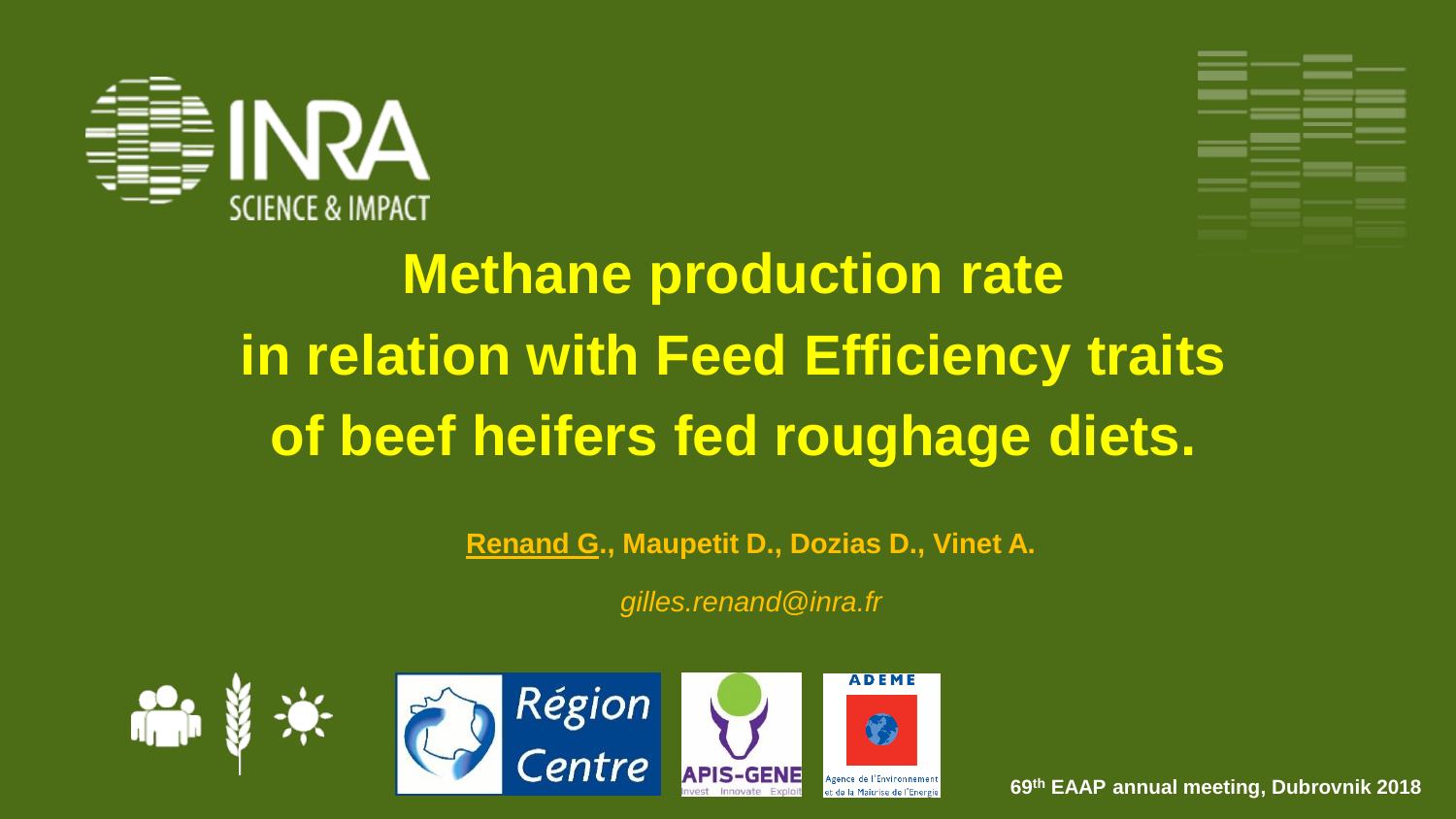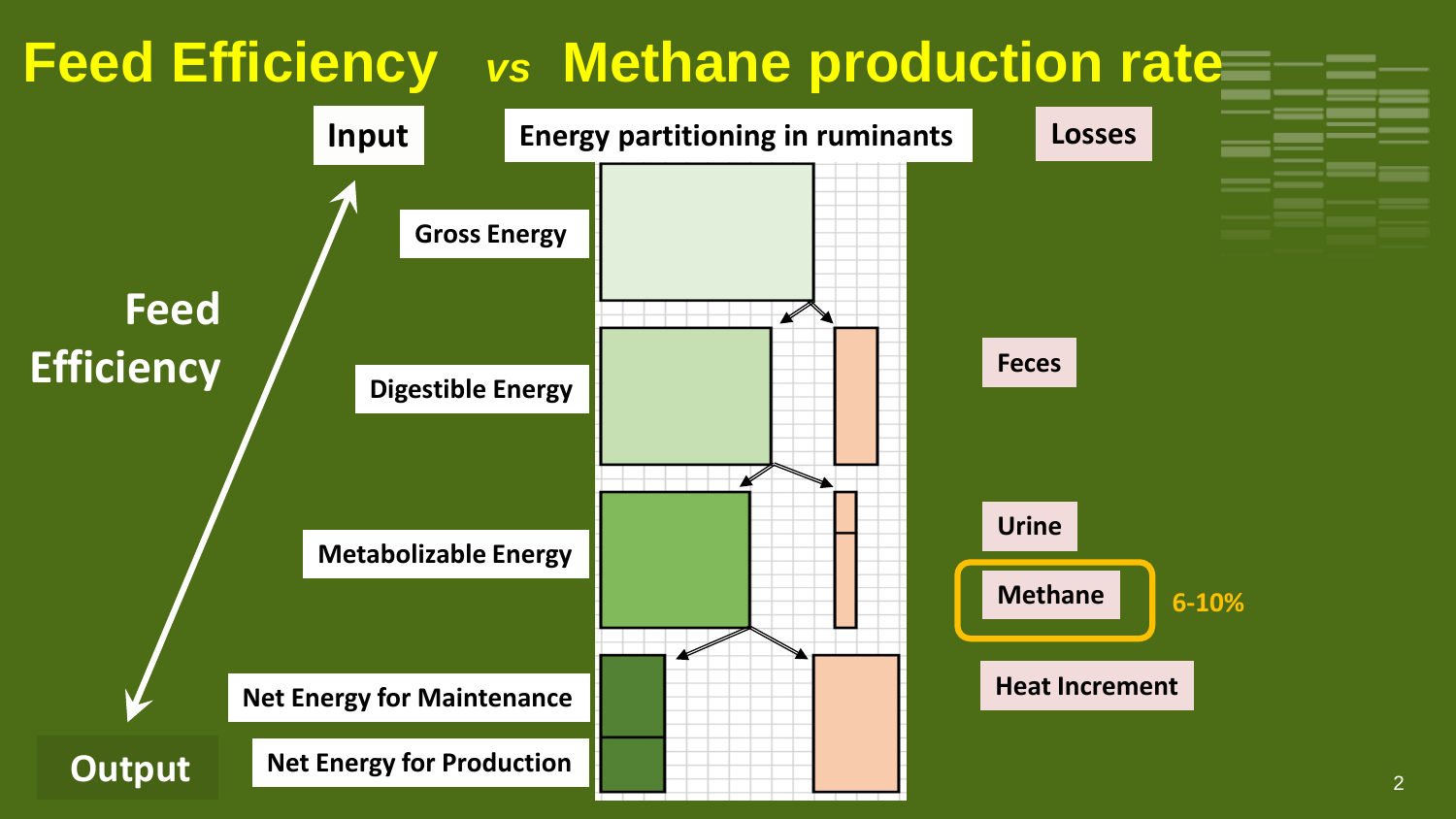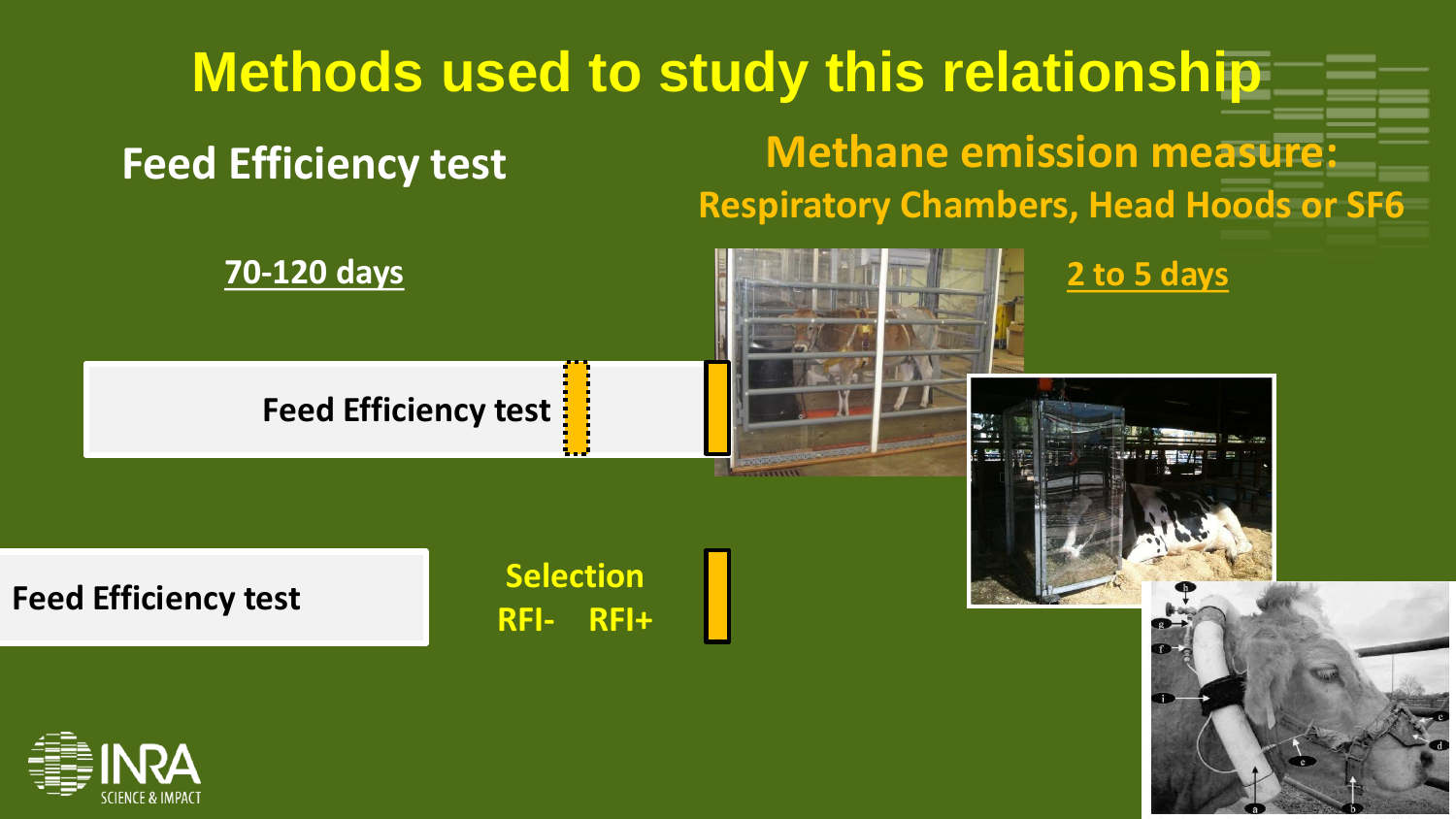## **Long term measure of CH4 with GreenFeed**



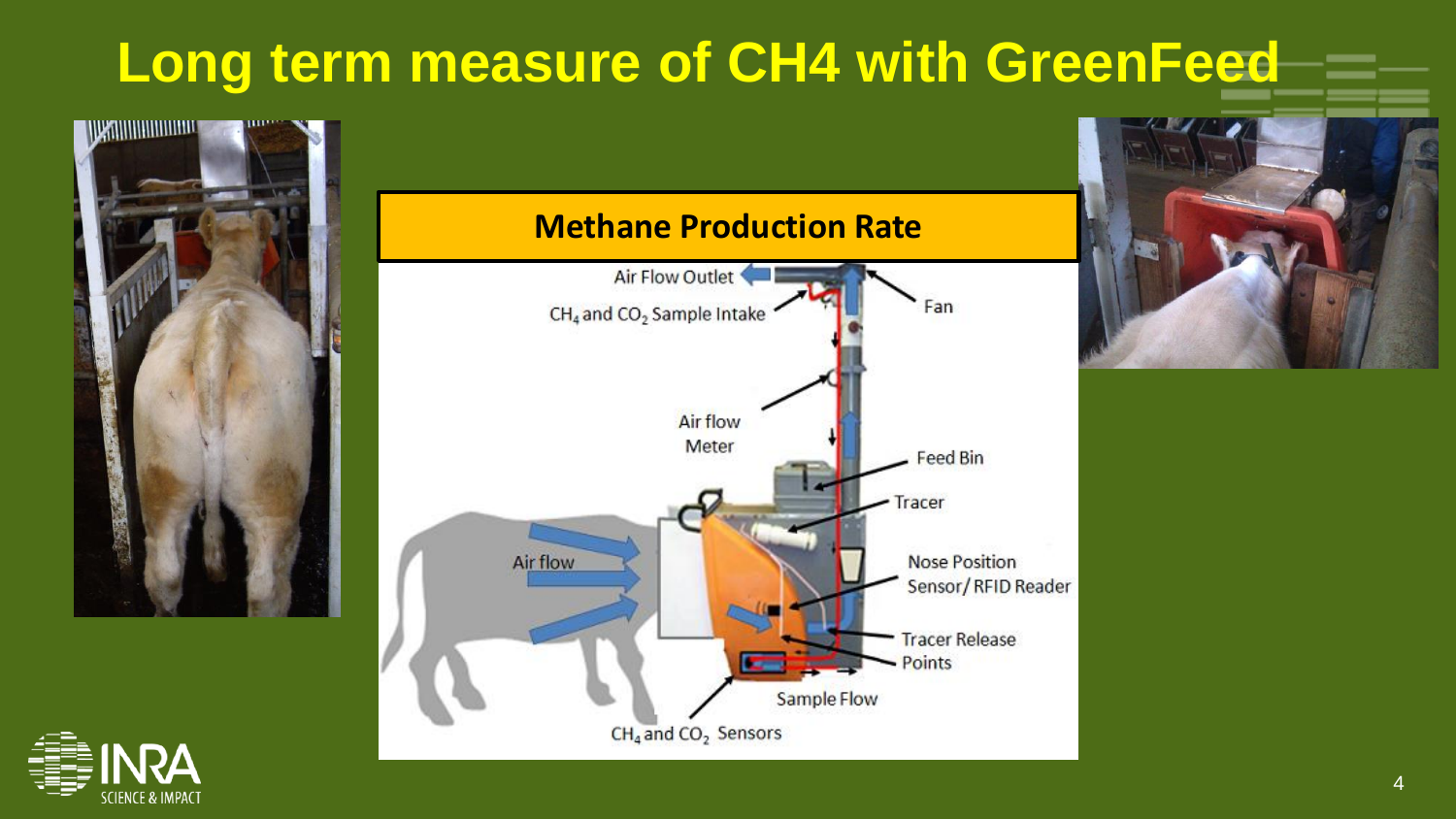### **Long term measure of CH4 with GreenFeed**



#### **Methane Production Rate**





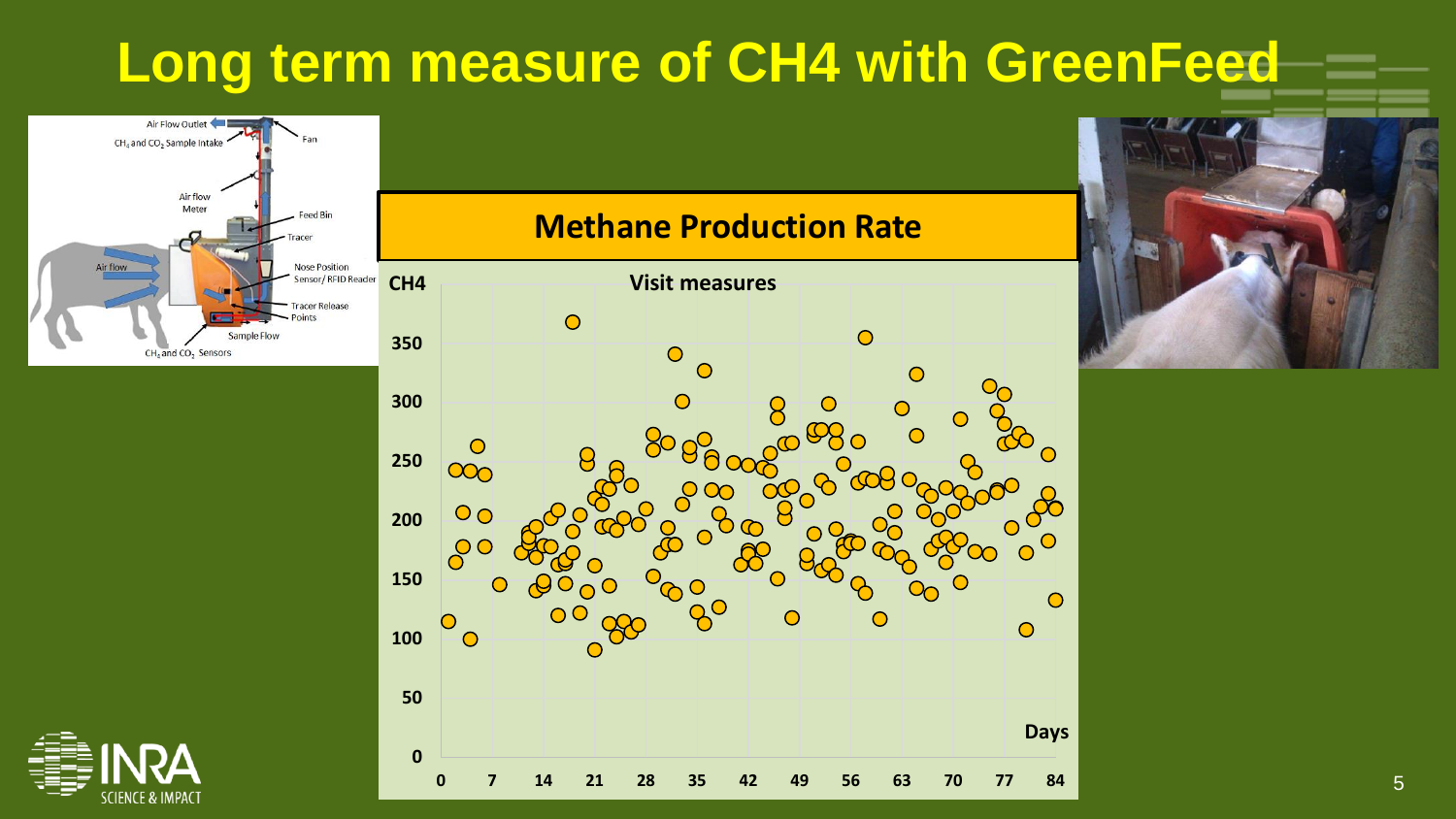## **Long term measure of CH4 with GreenFeed**



#### **Methane Production Rate**





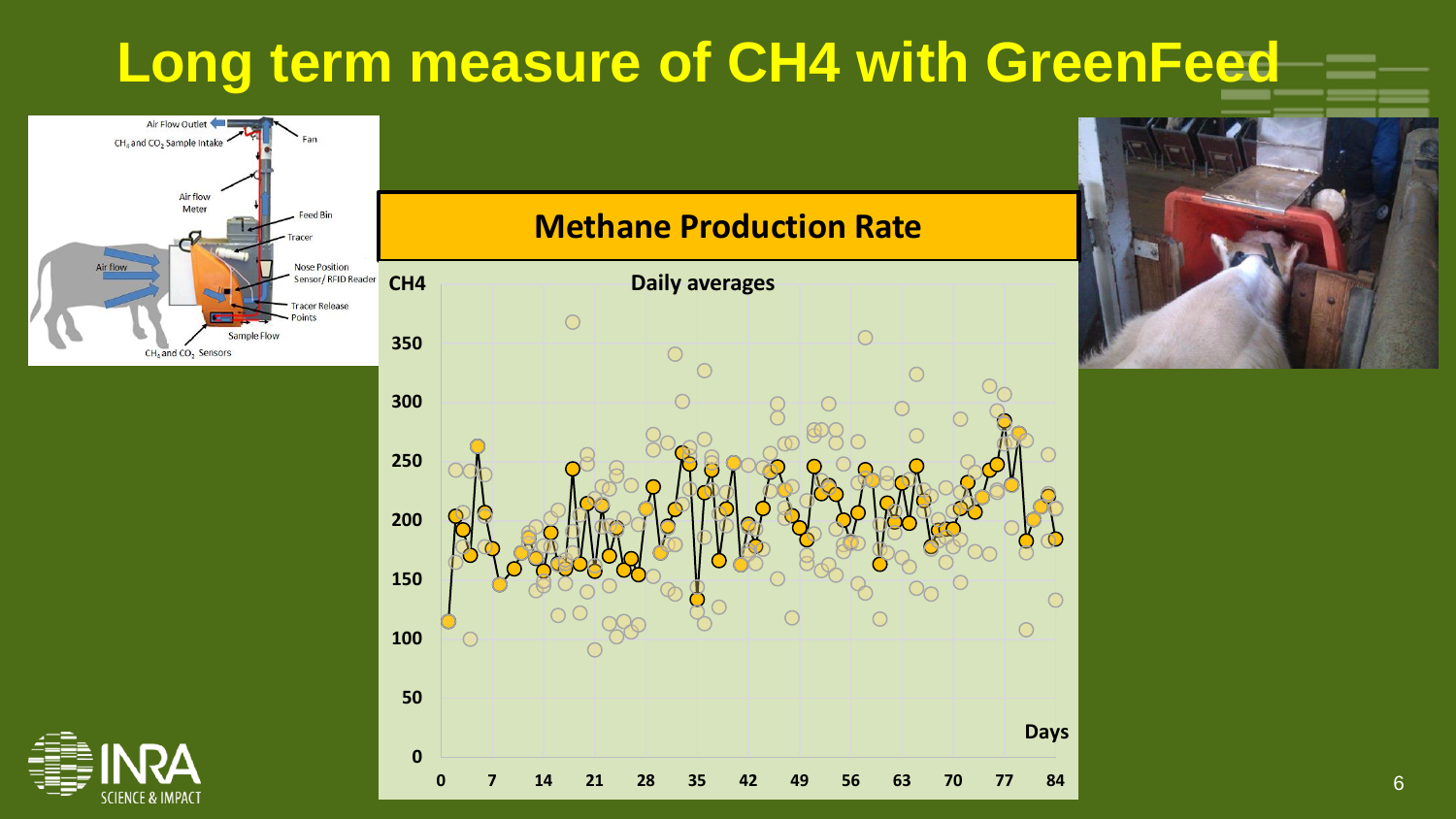#### **Long term measure of CH4 and Feed Intake**

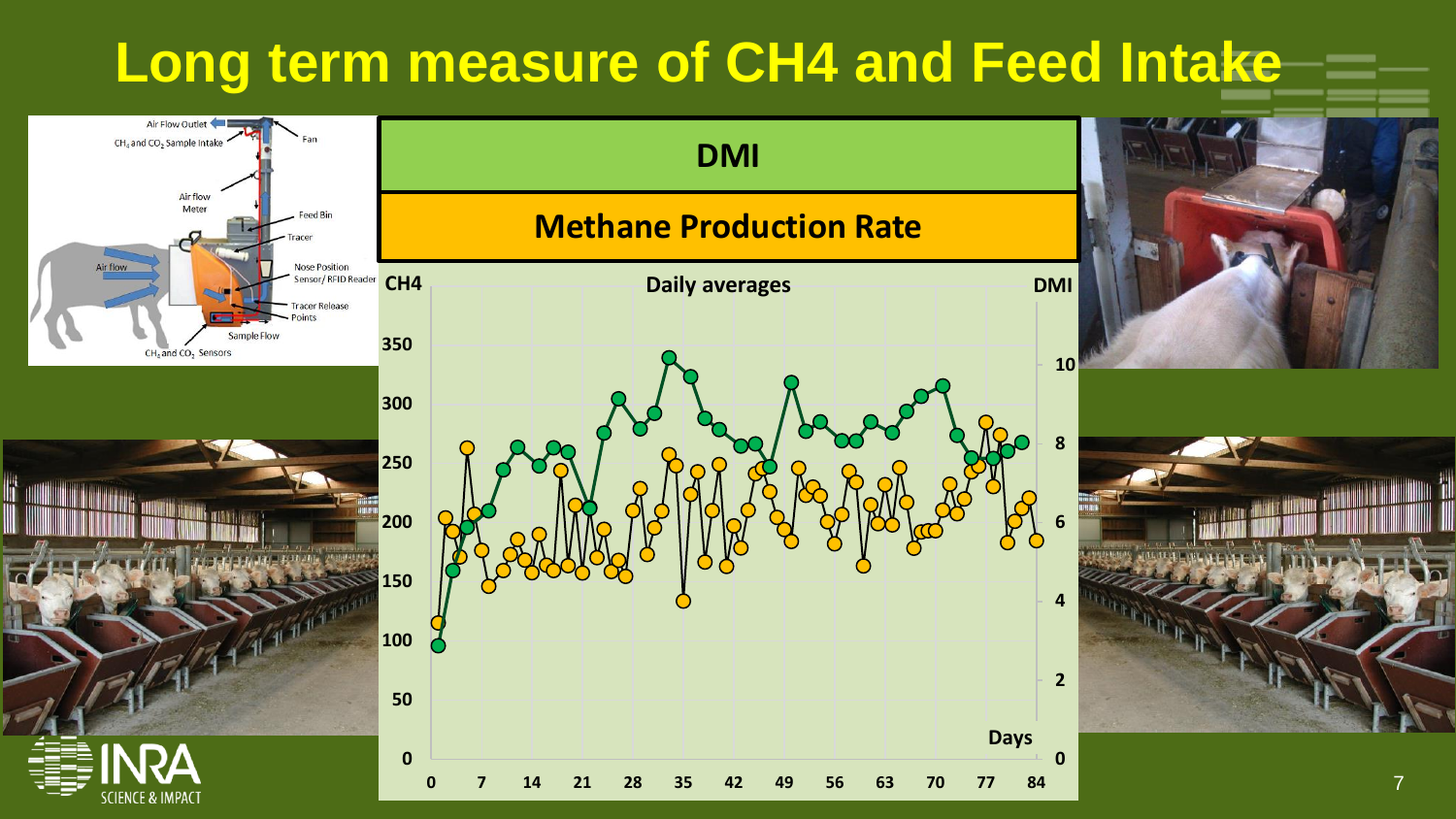#### **Long term measure of CH4 and Feed Intake**

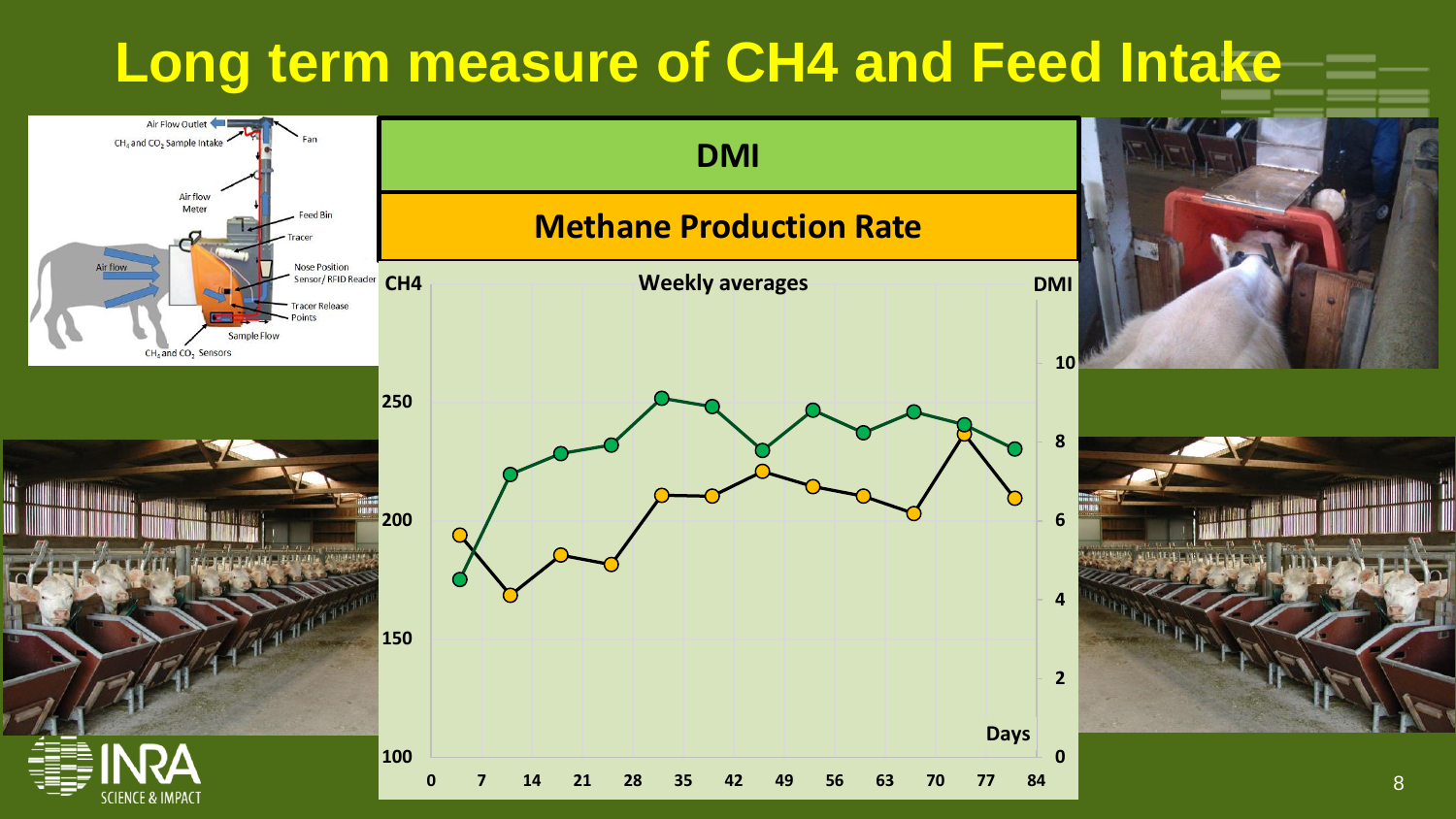#### **Long term measure of CH4 and Feed Intake**

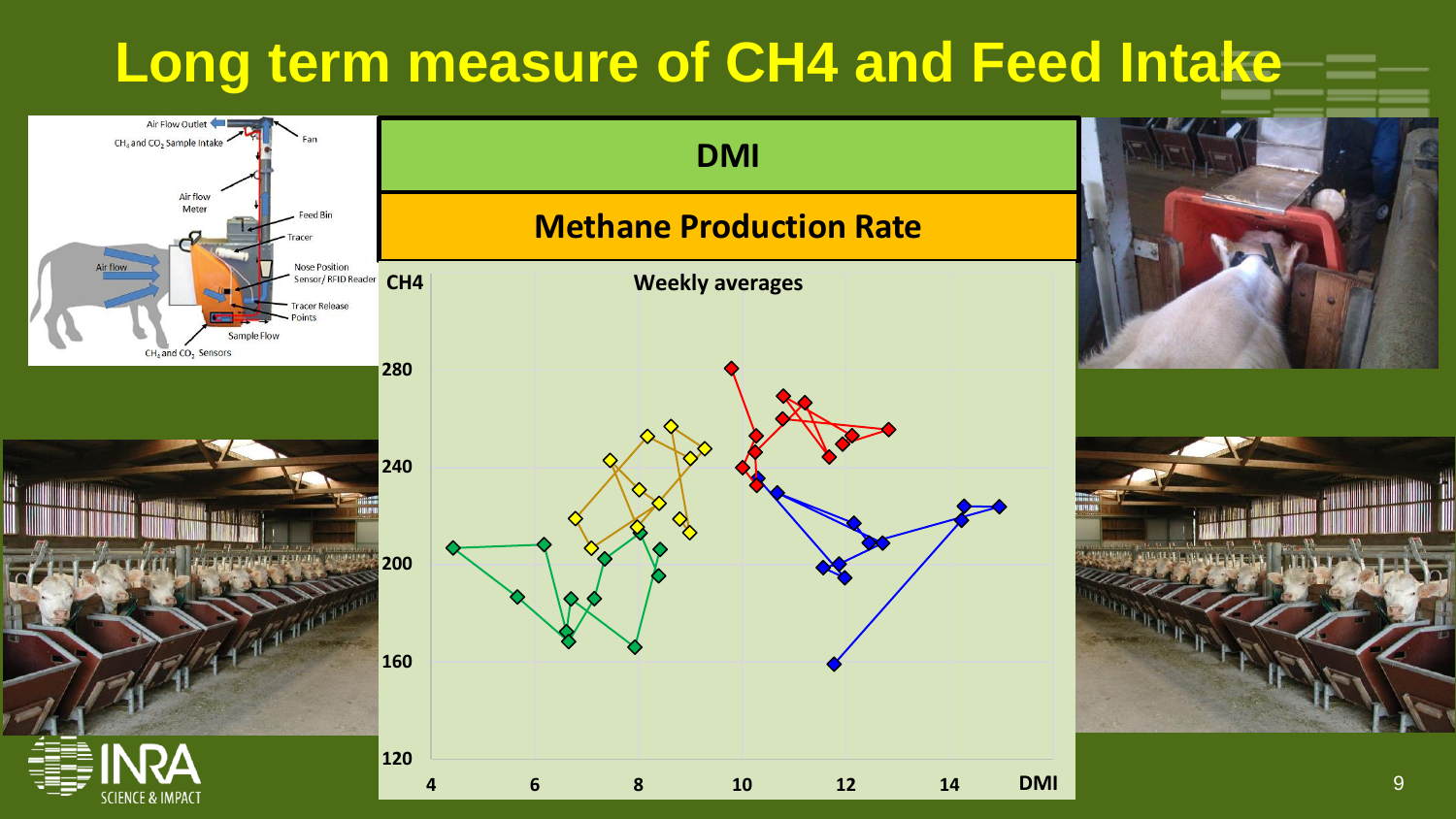## **Experiment with Charolais heifers and 2 {diet\*farm}**

| <b>Traits</b>                |           | <b>Grass Silage</b> | <b>Hay</b> |
|------------------------------|-----------|---------------------|------------|
| <b>N</b> heifers / N batches |           | 252/8               | 74/2       |
| <b>Start age</b>             | d         | 678                 | 665        |
| <b>Start weight</b>          | kg        | 499                 | 496        |
| <b>Test duration</b>         | d         | 76                  | 75         |
| <b>DMI</b>                   | kg/d      | 8.75                | 7.92       |
| <b>ADG</b>                   | g/d       | 932                 | 360        |
| <b>ADG/DMI</b>               | g/kg      | 109                 | 45         |
| <b>Mid Test Weight</b>       | <b>kg</b> | 534                 | 509        |
| CH <sub>4</sub>              | g/d       | 205                 | 206        |
| CH4/DMI                      | g/kg      | 24                  | 26         |

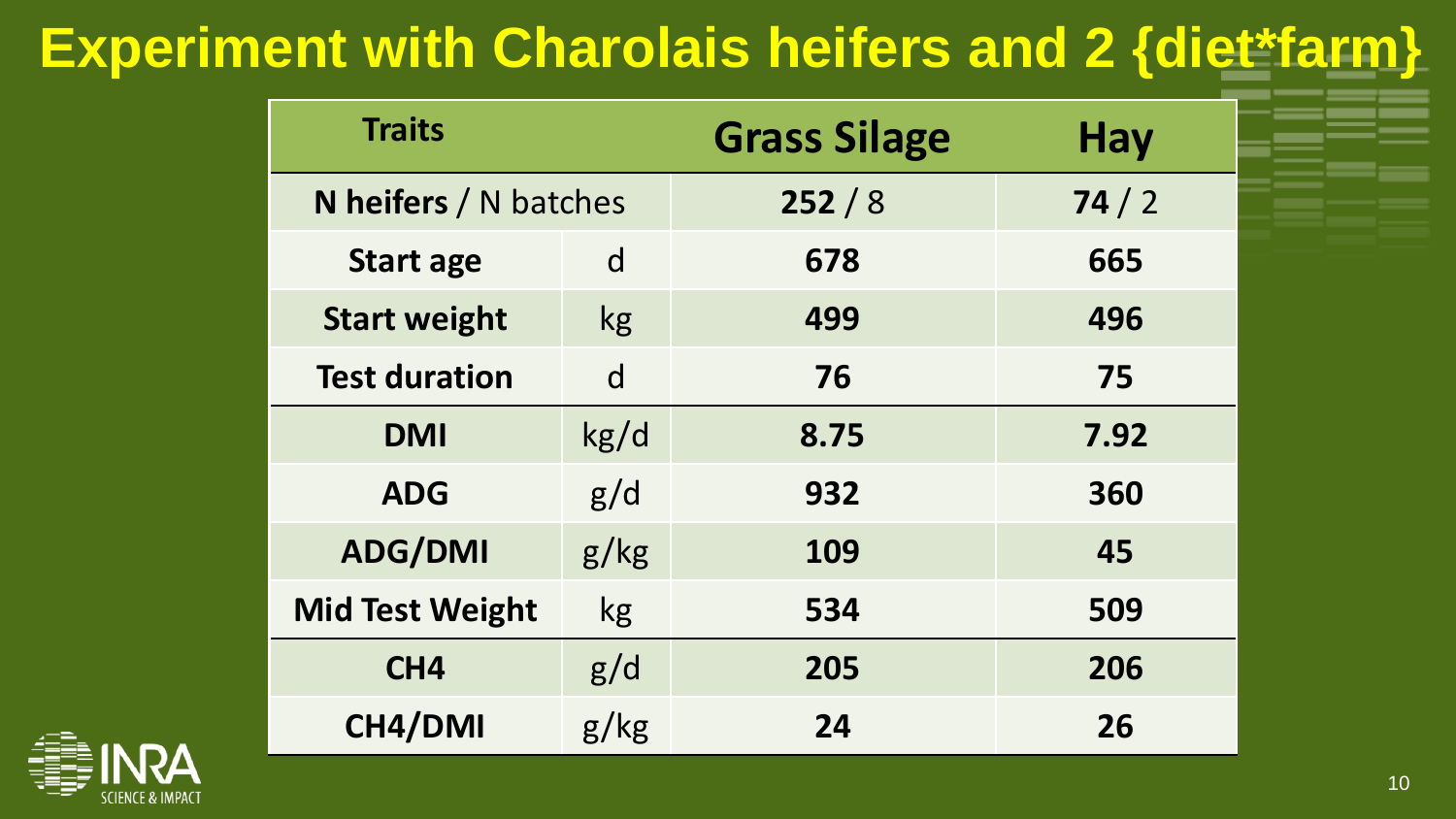#### **Correlations between CH4 and Intake or Growth traits**

|                 | <b>Traits</b>                    | <b>Grass Silage</b> | Hay               |
|-----------------|----------------------------------|---------------------|-------------------|
| CH4             | <b>DMI</b>                       | Corr = $0.36$ ***   | Corr = $0.48$ *** |
| CH <sub>4</sub> | <b>ADG</b>                       | Corr = $0.44$ ***   | Corr = $0.26$ *   |
| CH <sub>4</sub> | <b>Mid Test</b><br><b>Weight</b> | Corr = $0.68$ ***   | Corr = $0.70$ *** |

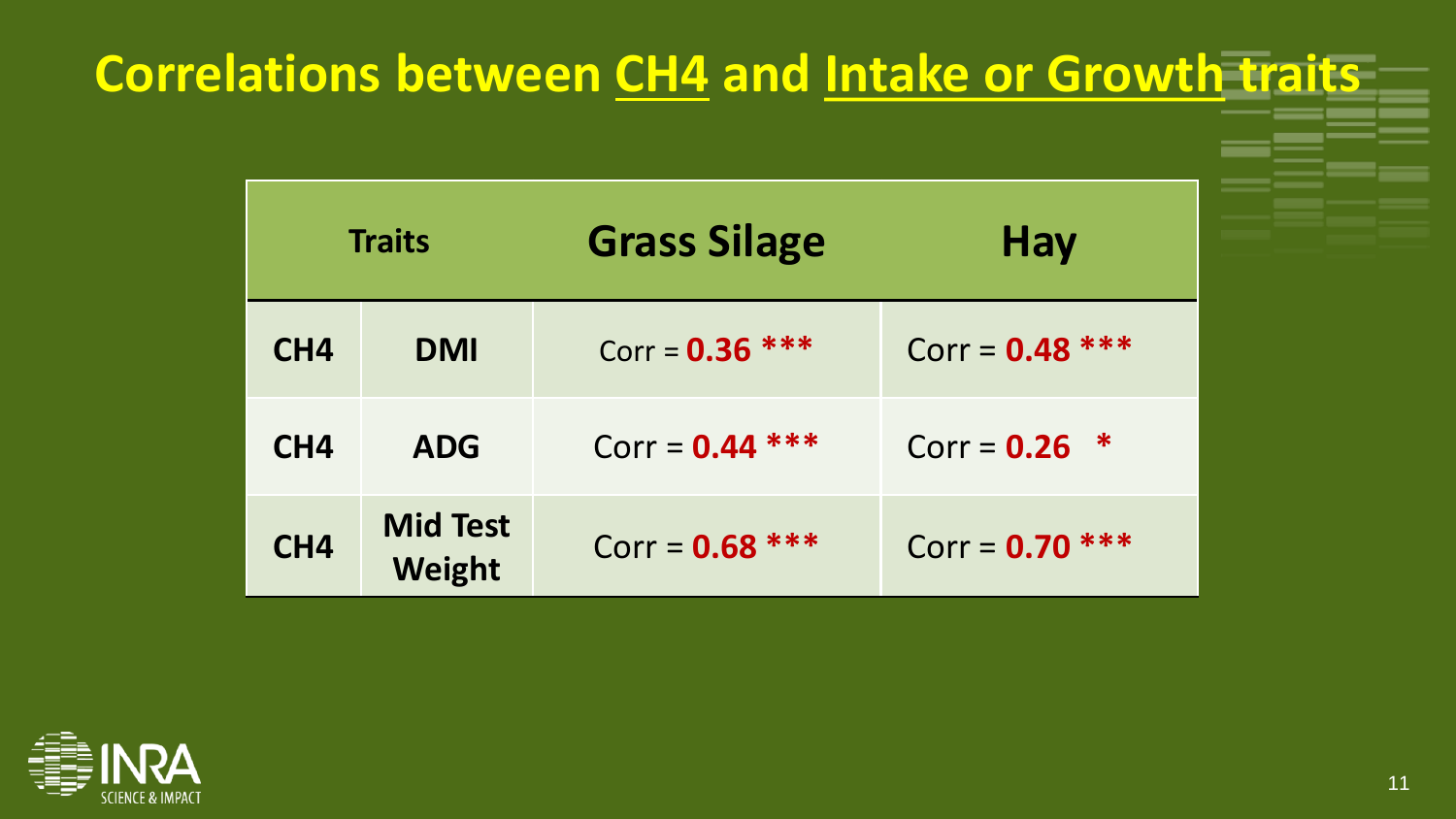#### **Model of CH4 regressed on Intake and Growth traits**

| <b>Effect</b>           | significative |            | <b>Effect</b>     | significative |            |
|-------------------------|---------------|------------|-------------------|---------------|------------|
| <b>Batch</b>            | ***           | P < .0001  | <b>DMI</b>        | ns            | $P = 0.28$ |
| <b>Diet</b>             | ns            | $P = 0.19$ | <b>DMI</b> (Diet) | ns            | $P = 0.56$ |
| <b>BW</b> <sup>75</sup> | ***           | P < 0001   | <b>ADG</b>        | ***           | P<.0001    |
| BW <sup>75</sup> (Diet) | ns            | $P = 0.44$ | <b>ADG (Diet)</b> | ns            | $P = 0.52$ |

#### **Whatever the diet, one single equation**

**CH4** (g/d) **= - 36 + 1.51\*\*\*BW.75 +** 1.33 **DMI + 18.9\*\*\*ADG**

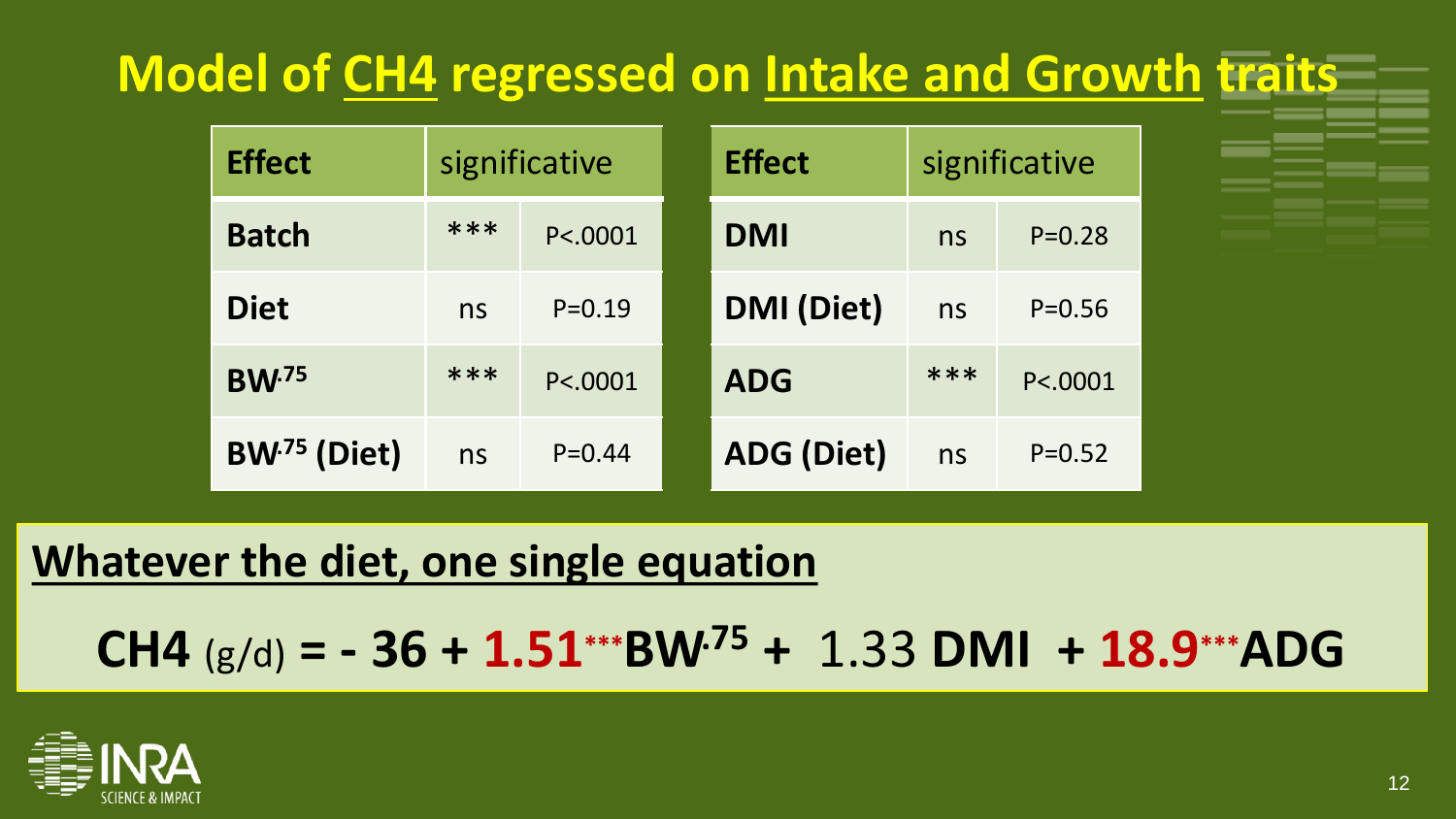#### **Definition of Feed Efficiency traits** and CH4 **Production**



$$
DMI = \alpha_0 + \alpha_1 BW^{75} + \alpha_2 ADG + \underline{RDMI}_{WG} : RFI
$$

$$
ADG = \beta_0 + \beta_1 BW^{.75} + \beta_2 DMI + \underline{RADG_{WI}} : RGain
$$

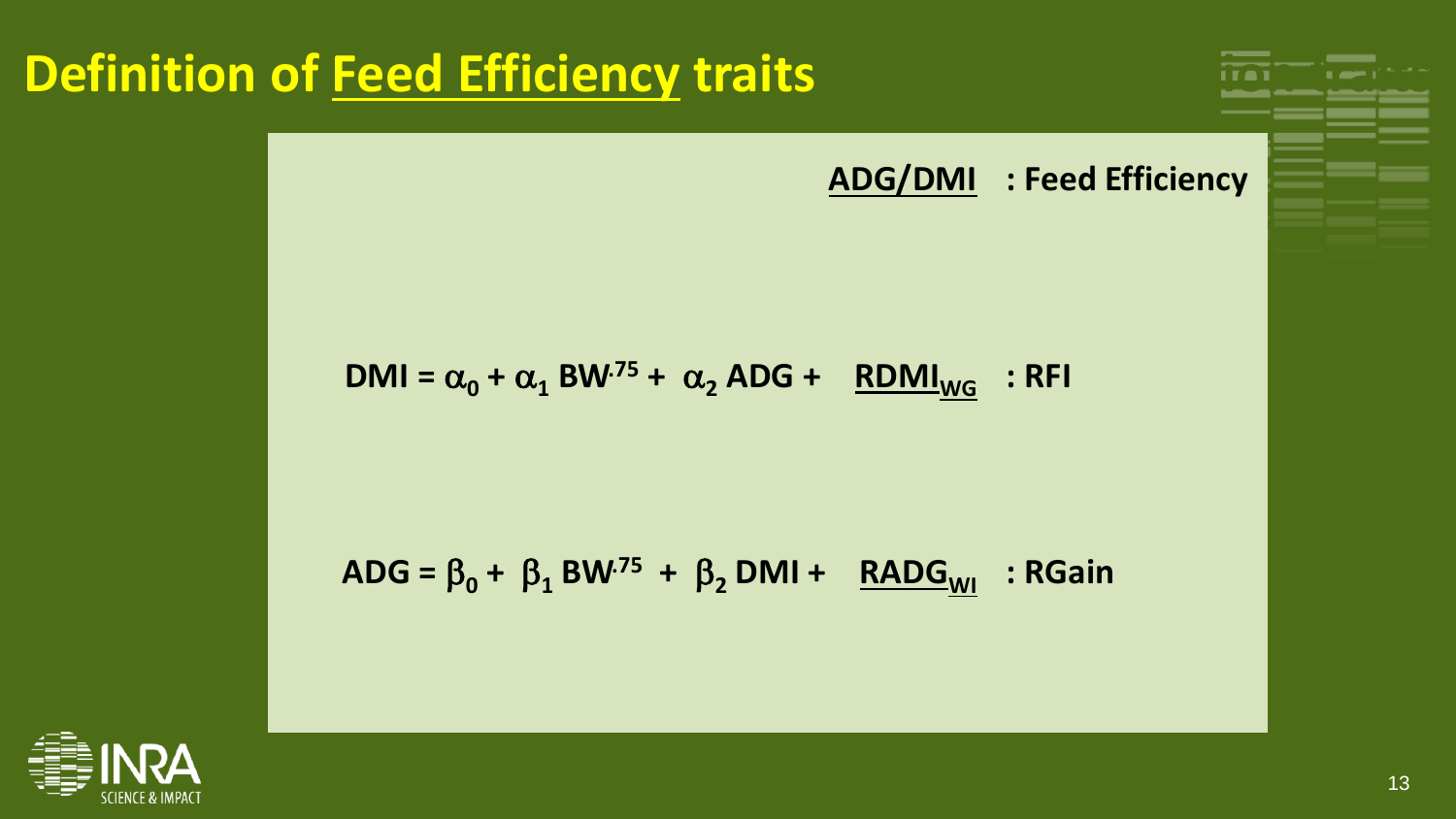#### **Definition of Feed Efficiency traits and CH4 production traits**

**ADG/DMI : Feed Efficiency**

**CH4/DMI : CH4y**

$$
DMI = \alpha_0 + \alpha_1 BW^{75} + \alpha_2 ADG + \frac{RDMI_{WG}}{NGG} : RFI
$$
  
CH4 =  $\gamma_0 + \gamma_1 BW^{75} + \gamma_2 ADG + \frac{RCH4_{WG}}{NGG}$ 

 $\beta_0 + \beta_1$  **BW**<sup>75</sup> +  $\beta_2$  **DMI** + **RADG**<sub>WI</sub>  $CH4 = \delta_0 + \delta_1 B W^{75} + \delta_2 D M1 + RCH4_{W1}$ **: RGain**

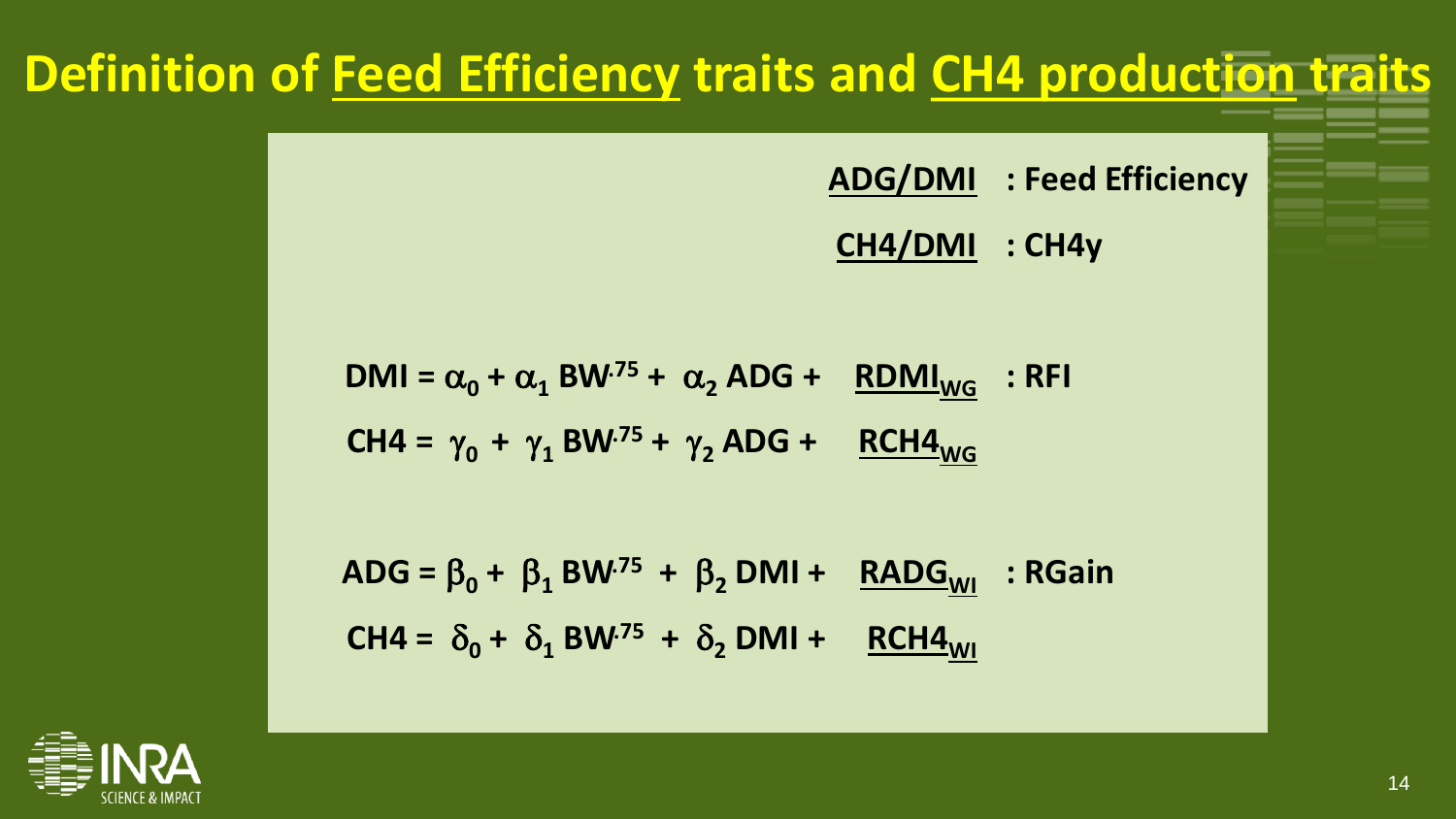| <b>Correlations between Feed Efficiency and CH4 production traits</b> |                   |                     |                  |  |
|-----------------------------------------------------------------------|-------------------|---------------------|------------------|--|
| <b>Traits</b>                                                         |                   | <b>Grass Silage</b> | <b>Hay</b>       |  |
| $CH4/DMI = CH4y$                                                      | <b>ADG/DMI</b>    | Corr = $0.57$ ***   | $Corr = 0.07$ ns |  |
| $RCH4_{WG}$                                                           | $RDMI_{WG} = RFI$ | $Corr = 0.05$ ns    | $Corr = 0.12$ ns |  |
| $RCH4$ <sub>MI</sub>                                                  | $RADGWI = RGain$  | Corr = $0.23$ ***   | Corr = $0.22$ *  |  |

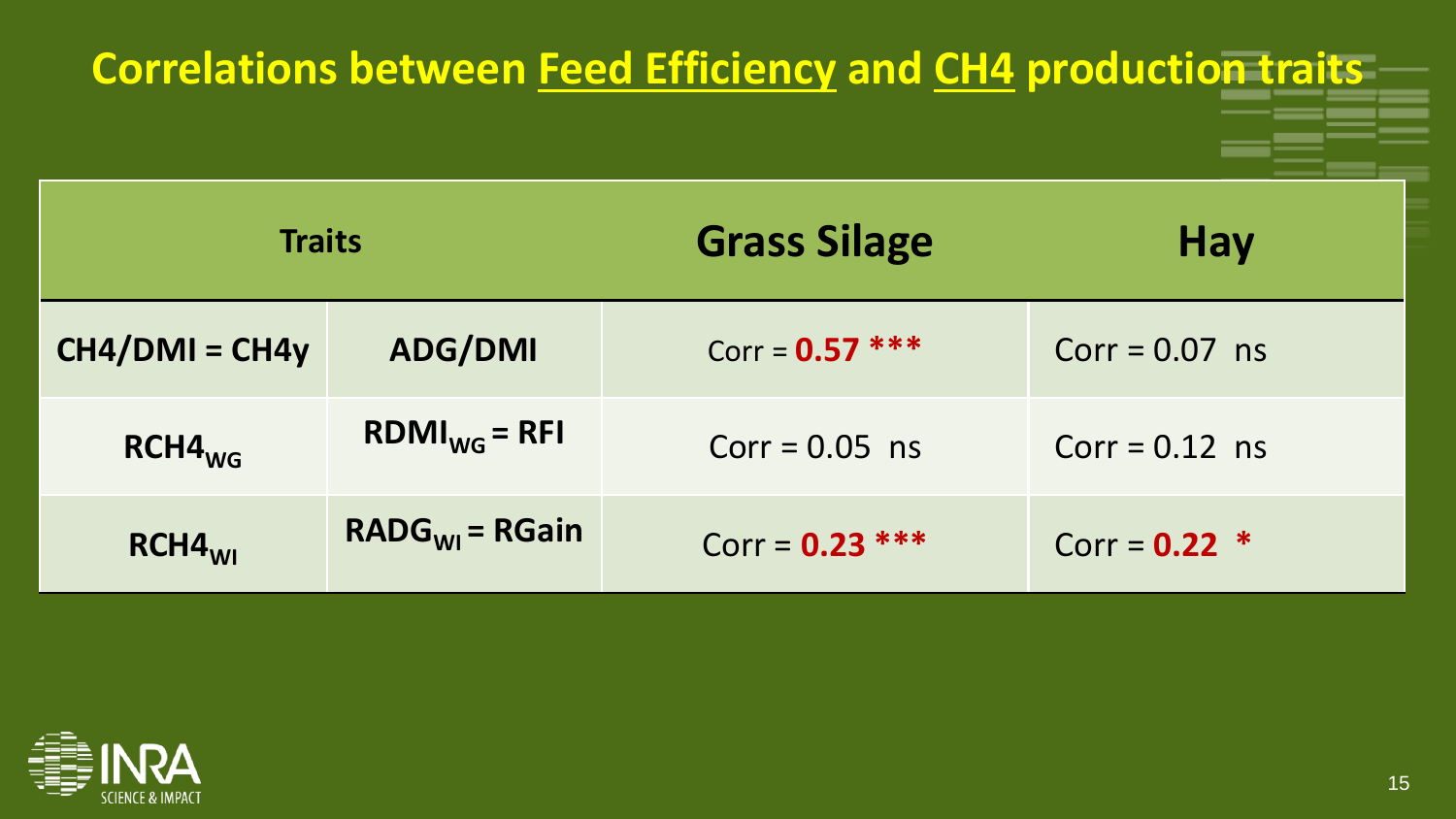# **CH4 emission rate in relation to feed efficiency traits CONCLUSION**

 **CH4 production is not related with RFI, while it is positively related with RGain**

# **More efficient heifers (***Low RFI or High RGain***) cannot be considered as low CH4 emitting cattle**